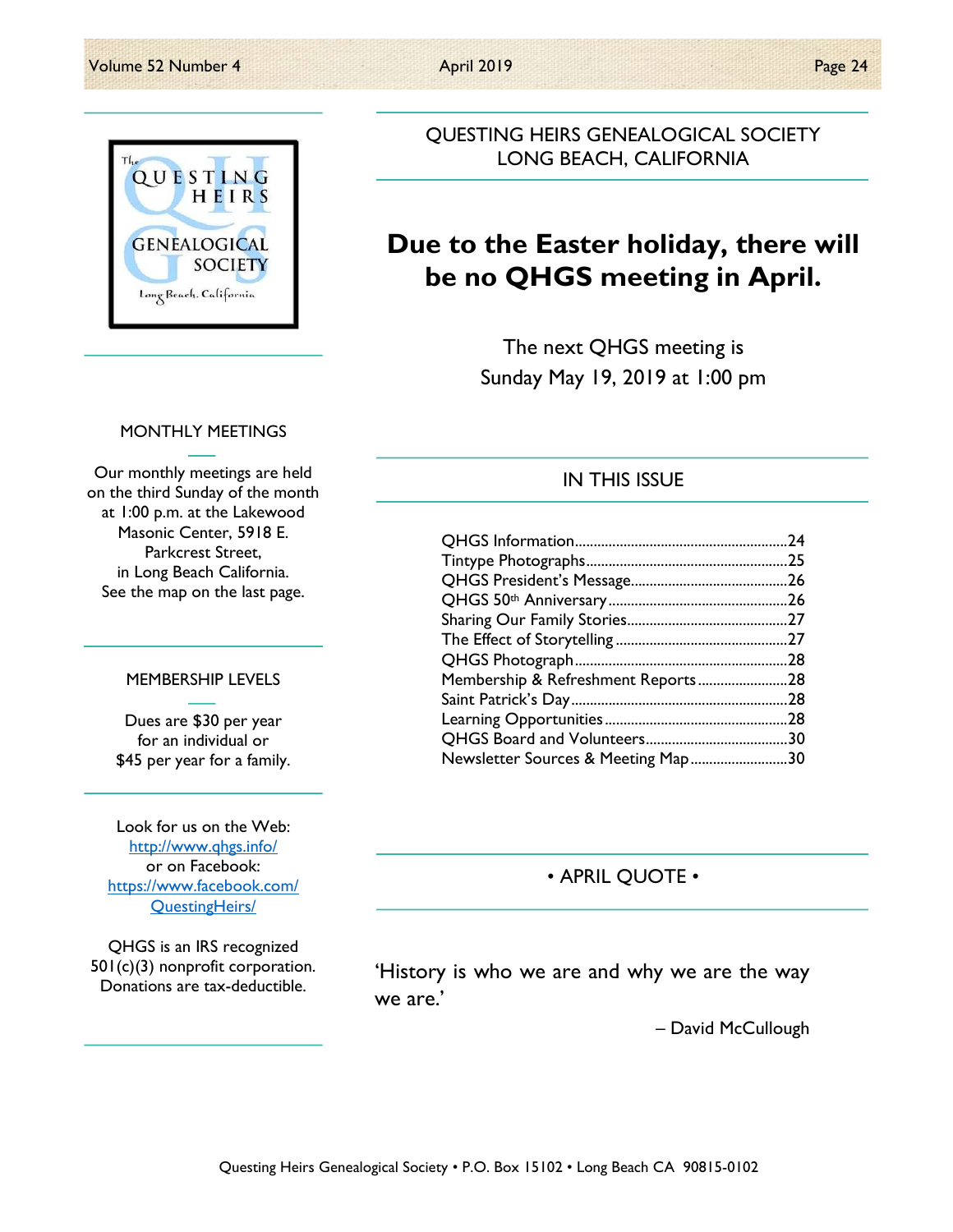# **• Tintype Photographs •**

Last month my Mother shared a tintype photograph of a family member. Decker, shown in this photo, was eight years old when this photo was taken in 1874. What do you know about tintype photographs? I did not know a lot before doing a little research.

Ferrotype photographs, know commonly as tintypes were made from a thin sheet of iron. They can be easily identified by using a magnet. They were made by creating a direct positive on the tin and then coated with a dark lacquer or enamel. They are not produced from a negative so the photograph is a mirror image or reversed. They are often very dark and poor quality compared to other methods.

Most images are small and about two by three inches in size. They were more durable than daguerreotypes that were introduced in 1839. Tintypes could be carried in a pocket or sent through the mail without damage. In addition, they were fast and inexpensive to produce. From the time the photograph was taken to the time that the customer left with the finished product could be as little ten minutes. Because

> tintypes were less expensive, people who might not be able to afford a formal portrait could get a tintype photograph. Photographers often traveled the frontier taking tintype photos. They also followed military units during the Civil War allowing soldiers to send tintypes to families back home.

Because these images can deteriorate, you should scan the image and digitally

save it as soon as possible. It should also be kept in an acid free envelope for storage to prevent damage.

For more information on the various kinds of photos from the past, read the article 'How to Date Old Ancestor Photographs with Early Photo types' on Genealogy Bank. At https://blog.genealogybank.com/how-to-date-old-ancestor-photographs-with-early-photo-types.html



## **• Two Images from 1886 •**

The images shown here are of Ed Daily born in 1865. Both photographs were taken in 1886 using different photographic methods. The card on the left is a 'carte de visite' (CdV). The card on the right is a 'tintype'. Note the differences in these two photos taken in the same year.

Ed Daily started his professional baseball career as a pitcher for the Philadelphia Quakers in 1886. He later started to play in the position an outfielder. During his career he played for the Philadelphia Phillies, Washington Nationals (AKA

Washington Statesmen), Columbus Solons, Brooklyn Gladiators, New York Giants, and Louisville Colonels.

'From The New York Public Library' https://digitalcollections.nypl.org/items/510d47d9-c39d-a3d9-e040-e00a18064a99#/?uuid=510d47d9-c39d-a3d9-e040e00a18064a99 (Tintype)

The A.G. Spalding Baseball Collection, Public Domain, https://commons.wikimedia.org/w/index.php?curid=6902496 (CdV)

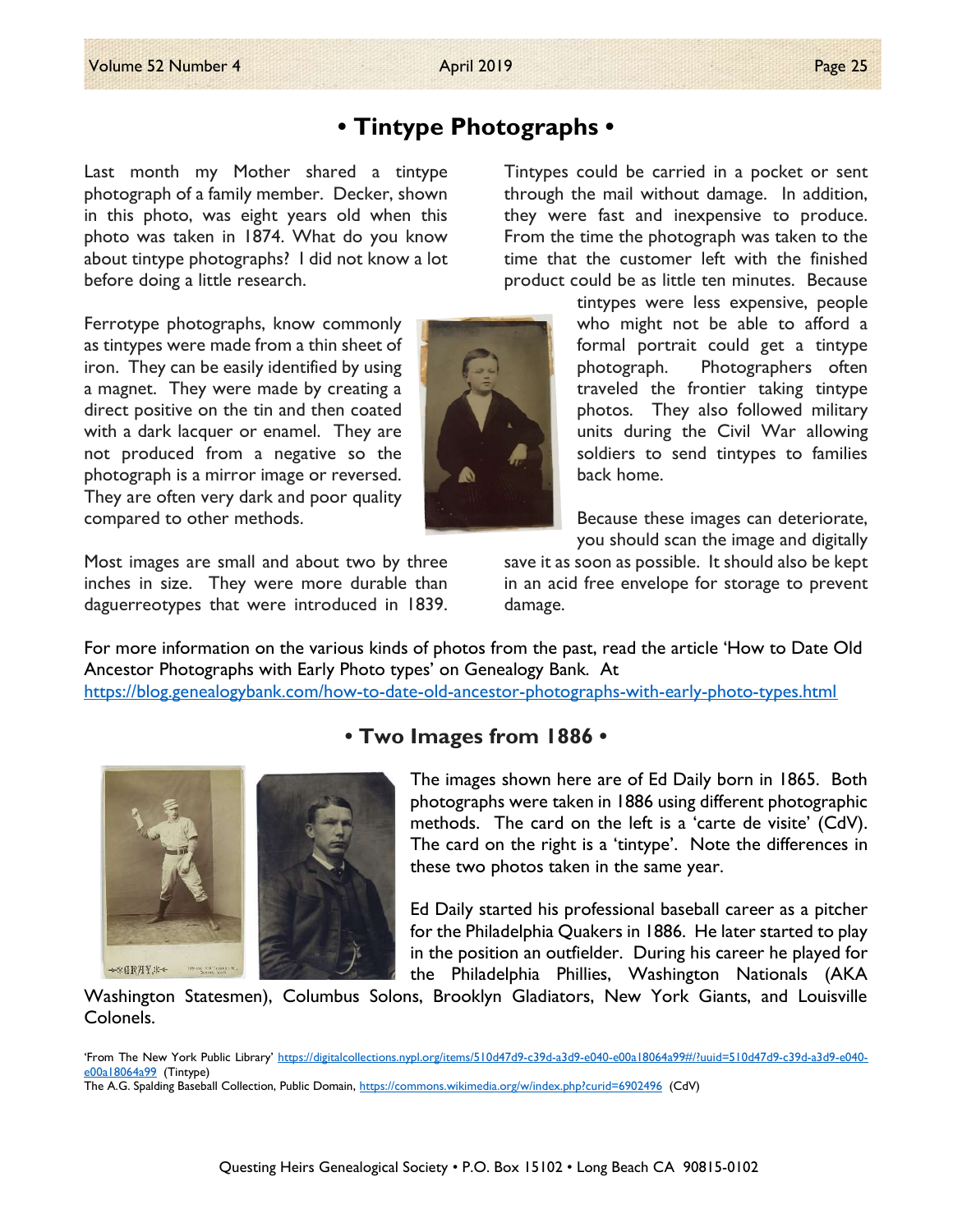## **• United States Patent •**

The ferrotype image was first patented in the United States by Hamilton Smith. William and Peter Neff were the manufacturers for the tin plates. The United States Patent Office granted patent 14,300 on February 19, 1856 to *H.L. Smith of Gambier, Assignor to Wm. Neff and Peter Neff, Jr., of Cincinnati, Ohio. The title of the patent was '*P*hotographic Pictures on Japanned Surfaces'.*

The patent begins: 'The nature of my invention or discovery relates to the taking of positive pictures by the photographic process upon a black japanned surface, prepared upon iron or any other metallic plates or sheets; and it consists in the use of collodion and a solution of salt of silver and an ordinary camera.' If you would like to read the patent in its entirety use this link: https://patents.google.com/patent/US14300



## **Did You Know?**

With the election of 1860, people saw the first campaign buttons of presidential candidates made from a tintype. This is an example of an 1860 campaign button for Abraham Lincoln from the collection of the Library of Congress.

## • **QHGS President's Message •**

Hope you enjoyed the March presentation by David Flint. His presentation was full of information about English research. I especially enjoyed the name game.

Reminder that there is no meeting in April since it is Easter Sunday.

If you have any questions, concerns, ideas or suggestions, please let me know. You can find my contact information in the member directory.

Christina "Tina" McKillip

## **• QHGS 50th Anniversary in July! •**

Does it seem possible that we will soon be celebrating the  $50<sup>th</sup>$  anniversary of the Questing Heirs Genealogical Society? QHGS has an amazing history and the committee has planned a great  $50<sup>th</sup>$ celebration. As we get closer to the event, we will reveal more details about the celebration. Look forward to joining us and feast on foods provided by members of the QHGS Board and the  $50<sup>th</sup>$ Anniversary Committee.

This will be our biggest event this year. The list of items for our raffle is amazing. Proceeds from this event will help support our speakers and other activities. Help us make this a great success!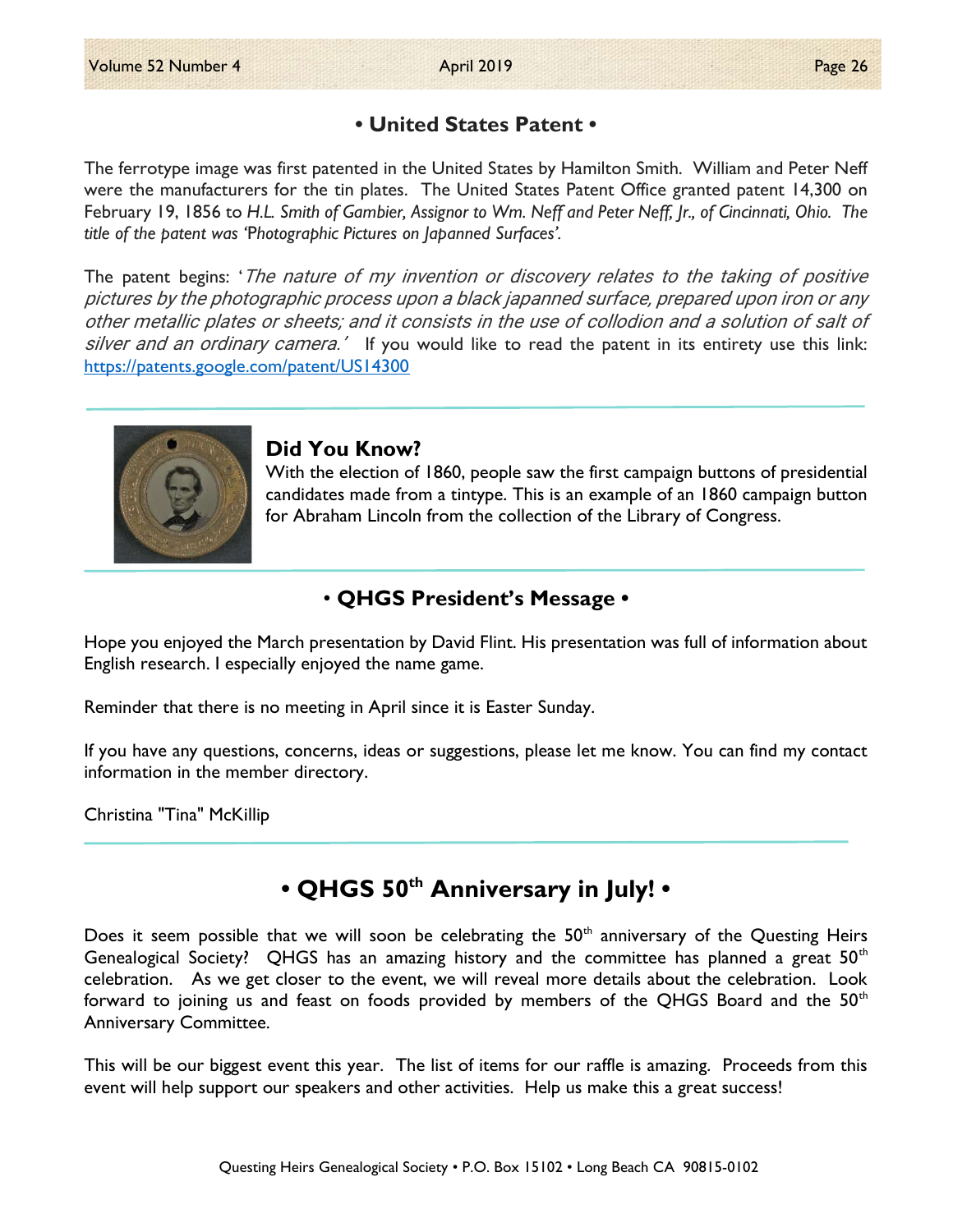# **• Sharing Our Family Stories with the Next Generation •**



We don't get much rain in Southern California, but we had hard rains as well as even rarer lightening and really loud thunder one early February morning. When I picked my two youngest grandchildren up from school that day, the first thing 6-year-old Cami said was, "My Great-Great-Grandpa got killed by thunder while sitting on his bed." She also related she had told the story to the lunch lady. (I remembered one really loud clap of thunder at 11:30 and suspect that's what prompted the memory.) I was flabbergasted! I have no idea when I told her the story but am guessing it was on a drive home from school in a thunder storm in 2017 when we had our last heavy rains. She had the gist of the story correct, but it was her 4th Great Grandfather John Schernikau who was struck and killed by lightening in his bed. My Grandmother Siems, who was 15 at the time of his death, told me about her Grandfather's death by lightning.

This was only another "family story" until I found this article on the front page of the "Nebraska State Journal published 23 June 1899. It was found "b.c." (before computers) by searching reels of microfilmed Nebraska newspapers at the Nebraska Historical Society Library

in Lincoln while looking for family obituaries. You can't find everything on the internet.

- QHGS member Shirley Siems Terry

## **• The Effect of Storytelling •**

Family stories and experiences impact how we see ourselves. As we go through life, we can draw upon those stories to overcome challenges.

A study by Dr. Marshall Duke from Emory University recently came to my attention. One of the things that I was most interested in from reading about was the effects of children understanding their family's history. They do better when facing challenges. In an interview with Minneapolis Foundation in 2016 Dr. Marshall Duke said 'The single strongest predictor of children's resilience appears to be knowledge of their family history. The primary source of this knowledge are the stories that are told to them by relatives, parents and (mostly) grandparents.'

There is an interesting short article on the FamilySearch blog entitled 'How Family Stories Shape Our Identities'. This article describes how we can draw strength from knowing stories of our ancestors and how they faced challenges in their life. It can be found at https://www.familysearch.org/blog/en/familystories-shape-identities/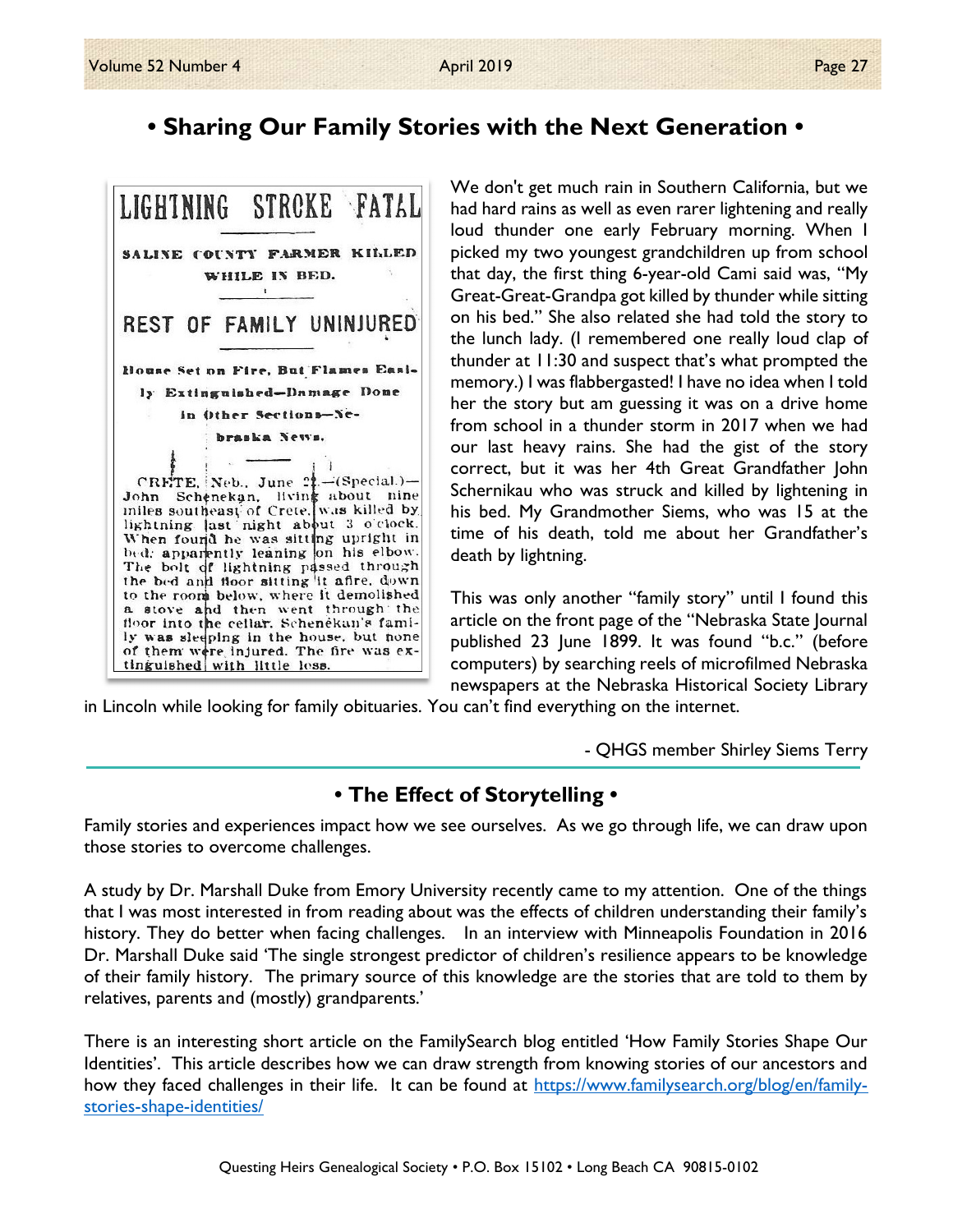

## **• Questing Heirs Genealogical Society Group Photo •**

It has been several years since we took a Questing Heirs group photo. At the May meeting we would like to take a group photo during the break. A photo of the QHGS Board will also be taken.

We hope that you will join in the fun as the photographer tries to get us to look in the same direction and say 'cheese' at the same time. If you are camera shy, please know that participating in the photo is voluntary. We may use the

photo on our updated website or another QHGS publication.

### **MEMBERSHIP REPORT** by Cynthia Day-Elliott

At the March meeting there were 29 members and 2 guests in attendance.

**REFRESHMENT REPORT** by Sandy Hollandsworth May hosts are: Sandy McDonald, Sue Tisdall, Frances Liebzeit and Jerry Hardison



## • **Saint Patrick's Day** •

Our March QHGS meeting fell on Saint Patrick's Day this year. QHGS members Glenn Haas and Frances Liebzeit were in their holiday green. This photo was taken by our President, Tina McKillip. Thank you, Glenn and Frances.

Saint Patrick's Day is celebrated on March  $17<sup>th</sup>$ . It celebrates Irish culture and is recognized in many countries around the world. Saint Patrick was one of Ireland's patron saints in the fifth century. It is also known as the Feat of Saint Patrick.

Would you like to learn more about this day? See https://www.history.com/topics/st-patricks-day/history-of-st-patricks-day

## • **Learning Opportunities** •

### **Family Tree Webinars**

April 10 – 'Plain Folk Researching Amish and Mennonite Families' with Peggy Clemens Lauritzen. April 17 – 'Boost Your Germanic Research: Understand Historical Jurisdictions' with Teresa Steinkamp McMillin.

April 26 – 'How I Built My Own Brick Wall' with Rebecca Whitman Koford.

May 1 – 'How to Use Autosomal DNA to Resolve Historical Paternity Cases' with Ugo Perego. For more information: https://familytreewebinars.com/upcoming-webinars.php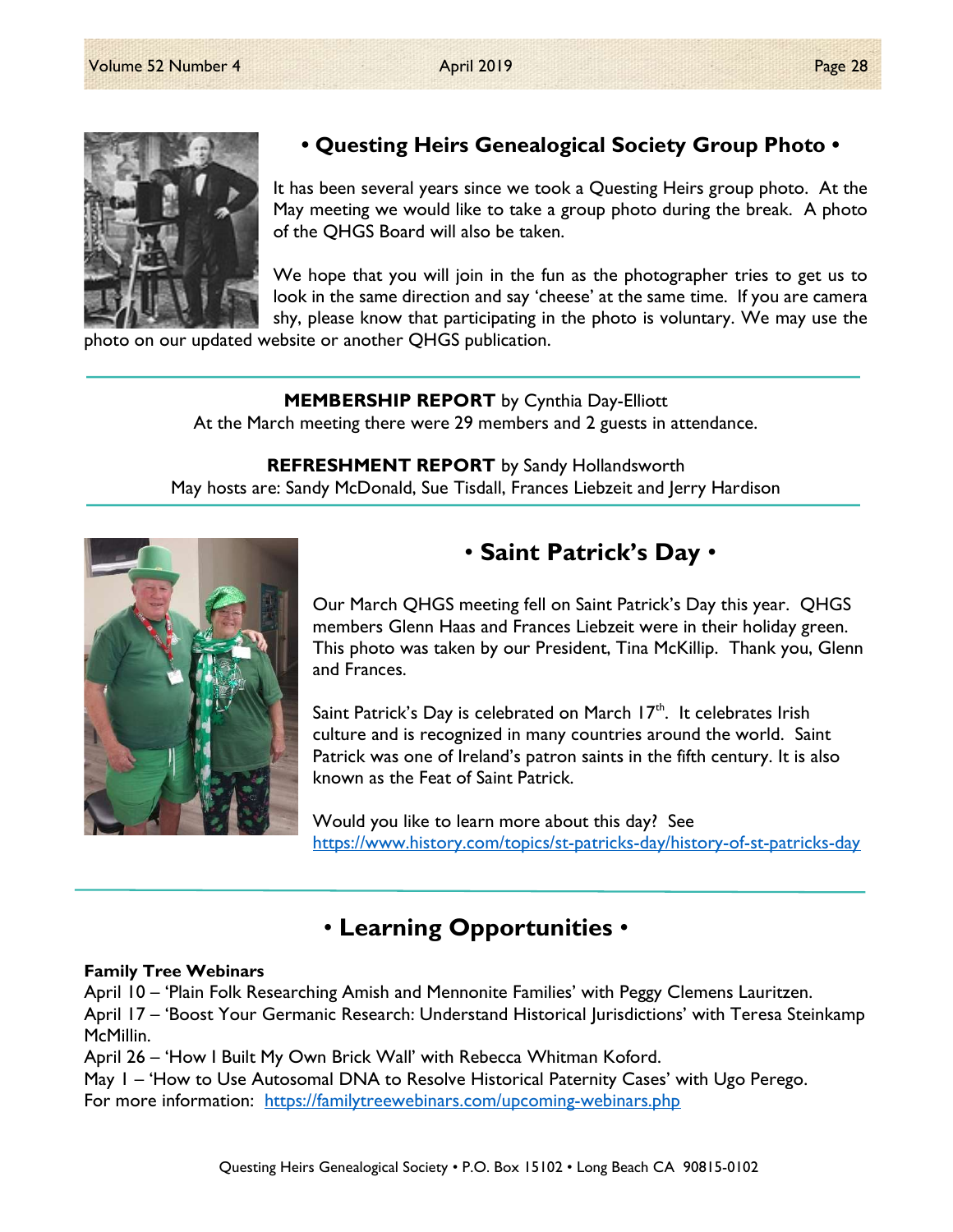## **Southern California Genealogical Society Webinars**

- April 17 'Tracing Female Ancestors in WWI Military and Non-Combatant Records' with Debra M. Dudek.
- May 4 'British Genealogy Online: The Top English & Welsh Family History Websites' with Rick Crume.

For more information: http://www.scgsgenealogy.com/webinar/jes-index.html

## **• Conferences and Events •**

 $\checkmark$  Genealogy Jamboree 2019: May 30 – June 2, 2019, Burbank, California http://genealogyjamboree.com/

For more information see: https://wagswhittier.org/cpage.php?pt=7

- $\checkmark$  Genealogical Society of North Orange County: A special one day genealogy seminar with Dr. Thomas W. Jones on August 3, 2019. His four presentations are:
	- o 'Five Ways to Prove Who Your Ancestor Was (Some Reliable and Others Not Reliable)'
	- o 'Solving the Mystery of the Disappearing Ancestor'
	- o 'The Jones Jinx: Tracing Common Surnames'
	- o 'Solutions for Missing and Scarce Sources'

For more information see http://www.gsnocc.org/seminar.html

- $\checkmark$  Orange County FamilySearch Library Family History Expo: Save this date on your calendar -Saturday, October 12, 2019. More information see http://www.ocfamilyhistory.org/Website/index.html
- $\checkmark$  North San Diego County Genealogical Society Spring Seminar: Saturday, April 27, 2019. Presentations by Carol Rolnick Mary Van Orsdol, Jeanette Shiel, Vernon 'Casey' Guantt and Julianne Adamik. For more information see http://nsdcgs.org/springseminar/
- $\checkmark$  Orange County California Genealogical Society: Save the date, Saturday, March 7, 2020 for 'A Day with Paul Woodbury'. Details will be available in December 2019 at www.occgs.com

## **• Blog Articles to Read This Month •**

- $\checkmark$  Are You My Cousin blog by Lisa Lisson: 'How to Research Your Illegitimate Ancestors' https://lisalisson.com/2017/10/16/how-to-research-your-illegitimate-ancestors/
- $\checkmark$  Family History Daily blog: 'Can't Find Great-Great Grandma? Pro Tips for Researching the Women in Your Tree.' https://familyhistorydaily.com/genealogy-help-and-howto/researching-female-ancestors/
- $\checkmark$  Ancestry blog: 'Ancestry Announces Coveted Content Releases and New, Game-Changing Family History Research Tools at Rootstech 2019'. https://blogs.ancestry.com/ancestry/2019/02/28/ancestry-announces-coveted-contentreleases-and-new-game-changing-family-history-research-tools-at-rootstech-2019/
- $\checkmark$  Ancestry blog: 'When Your Family History Meets Technology.' https://blogs.ancestry.com/ancestry/2019/02/25/when-your-family-history-meets-technology/